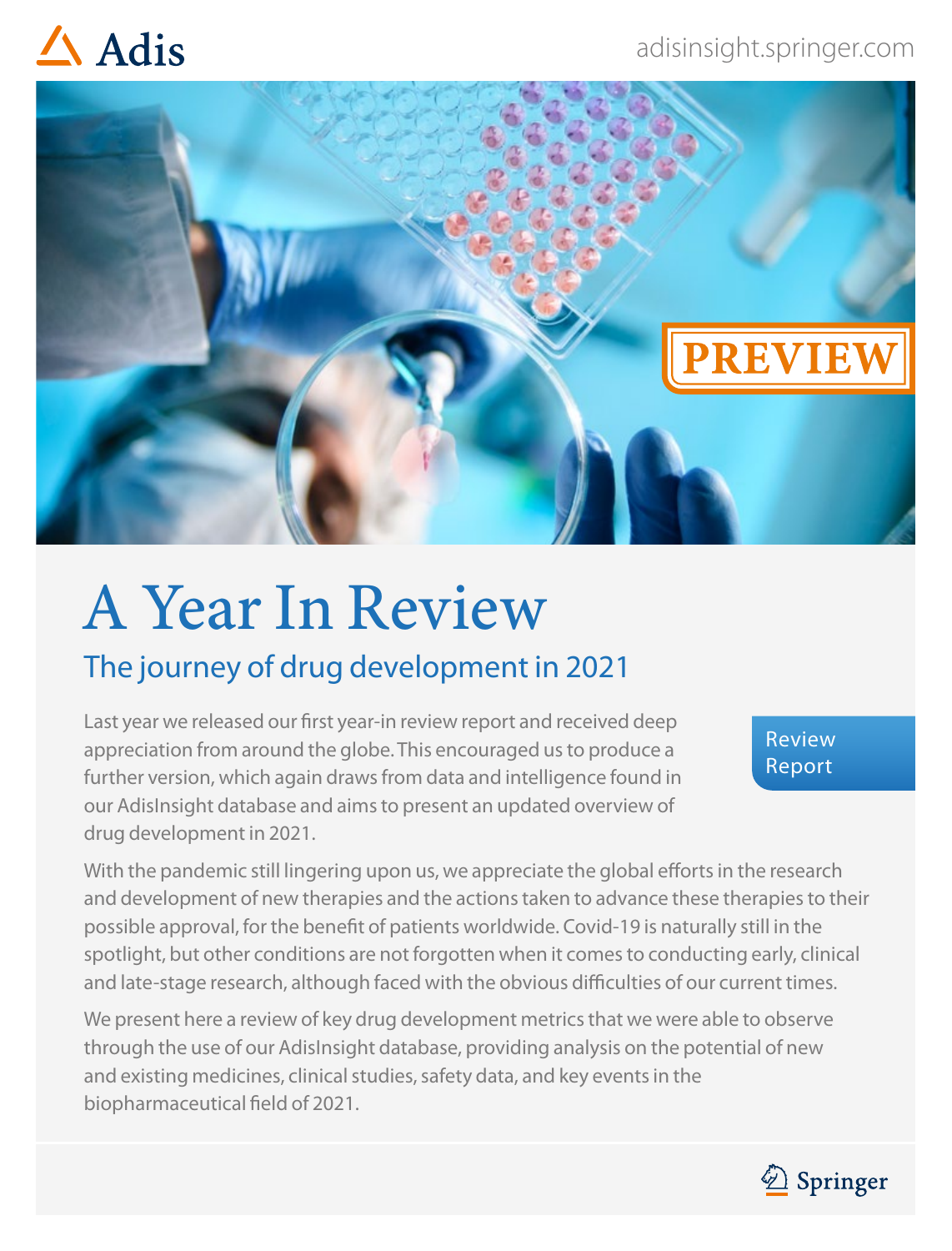

## Most Interesting Drugs in 2021

#### Top 10 AdisInsight Drug profiles viewed

In 2021, Covid-19 continued to dominate drug development discussions. However, there was progress in other disease areas as well. The selection of drugs viewed by AdisInsight users included rare disease drug developments like Pegcetacoplan and Eculizumab. Additional profiles of high interest focused on cancer, atopic dermatitis and Covid-19 infections. It's interesting to note that the 2 most viewed profiles have remained unchanged in 2020 and 2021.

Malignant melanoma; Meningeal carcinomatosis; Mesothelioma;

#### TABLE 1 - TOP DRUG PROFILES VIEWED GLOBALLY BY ALL USERS OF ADISINSIGHT

|                | Drug name                                                   | Approved<br>indication                                                                                                                                                                                                                                                                                                            | <b>Indications</b><br>in development                                                                                                                                                                                                                                                                                                                                                                                                                                                                                                                                                                                                                                                                                                                                                                                                                                                                                                                                                                                                                                                                                                                                                                                                                                                                                                                                                                                                                                                                |
|----------------|-------------------------------------------------------------|-----------------------------------------------------------------------------------------------------------------------------------------------------------------------------------------------------------------------------------------------------------------------------------------------------------------------------------|-----------------------------------------------------------------------------------------------------------------------------------------------------------------------------------------------------------------------------------------------------------------------------------------------------------------------------------------------------------------------------------------------------------------------------------------------------------------------------------------------------------------------------------------------------------------------------------------------------------------------------------------------------------------------------------------------------------------------------------------------------------------------------------------------------------------------------------------------------------------------------------------------------------------------------------------------------------------------------------------------------------------------------------------------------------------------------------------------------------------------------------------------------------------------------------------------------------------------------------------------------------------------------------------------------------------------------------------------------------------------------------------------------------------------------------------------------------------------------------------------------|
| $\mathbf{1}$   | Pembrolizumab-<br>Merck & Co                                | Breast cancer; Cervical cancer;<br>Colorectal cancer; Diffuse large B<br>cell lymphoma; Gastric cancer;<br>Head and neck cancer; Hodgkin's<br>disease; Liver cancer; Malignant<br>melanoma; Non-small cell lung<br>cancer; Oesophageal cancer;<br>Pancreatic cancer; Solid tumours;<br>Squamous cell cancer; Urogenital<br>cancer | Acute myeloid leukaemia; Adenocarcinoma; Adenoid cystic<br>carcinoma; Biliary cancer; Bladder cancer; Bone cancer; Brain<br>metastases; Breast cancer; Cancer; Cervical cancer;<br>Cholangiocarcinoma; Chronic lymphocytic leukaemia; Colorectal<br>cancer; Diffuse large B cell lymphoma; Endometrial cancer; Fallopian<br>tube cancer; Follicular lymphoma; Gastric cancer; Gastrointestinal<br>cancer; Germ cell and embryonal neoplasms; Glioblastoma; Glioma;<br>Gliosarcoma; Haematological malignancies; Head and neck cancer;<br>Hodgkin's disease; Human papillomavirus infections; Inflammatory<br>breast cancer; Leiomyosarcoma; Leucoplakia; Liver cancer; Liver<br>metastases; Lymphoma; Malignant melanoma; Malignant thymoma;<br>Mantle-cell lymphoma; Marginal zone B-cell lymphoma; Meningeal<br>carcinomatosis; Meningioma; Merkel cell carcinoma; Mesothelioma;<br>Multiple myeloma; Myelodysplastic syndromes; Nasopharyngeal<br>cancer; Neuroendocrine tumours; Non-Hodgkin's lymphoma;<br>Non-small cell lung cancer; Oesophageal cancer; Osteosarcoma;<br>Ovarian cancer; Pancreatic cancer; Penile cancer; Peritoneal cancer;<br>Precursor cell lymphoblastic leukaemia-lymphoma; Prostate cancer;<br>Rectal cancer; Recurrent respiratory papillomatosis; Renal cell<br>carcinoma; Richter's syndrome; Sarcoma; Small cell lung cancer; Soft<br>tissue sarcoma; Solid tumours; Squamous cell cancer; T-cell<br>lymphoma; Thyroid cancer; Urogenital cancer; Uveal melanoma |
| $\overline{2}$ | Nivolumab - Bristol-<br>Myers Squibb/Ono<br>Pharmaceuticals | Colorectal cancer; Gastric cancer;<br>Head and neck cancer; Hodgkin's<br>disease; Liver cancer; Malignant<br>melanoma; Mesothelioma; Non-<br>small cell lung cancer; Renal cell<br>carcinoma; Urogenital cancer                                                                                                                   | Acute myeloid leukaemia; Adrenocortical carcinoma; Alveolar soft<br>part sarcoma; Autoimmune disorders; Biliary cancer; Bladder cancer;<br>Brain metastases; Breast cancer; Bronchopulmonary dysplasia; CNS<br>cancer; Cancer; Cervical cancer; Cholangiocarcinoma; Chronic<br>lymphocytic leukaemia; Clear cell sarcoma; Colorectal cancer; Diffuse<br>large B cell lymphoma; Fallopian tube cancer; Follicular lymphoma;<br>Gastric cancer; Genitourinary disorders; Glioblastoma; Glioma;<br>Haematological malignancies; Head and neck cancer; Hodgkin's<br>disease; Leucoplakia; Liver cancer; Liver metastases; Lymphoma;                                                                                                                                                                                                                                                                                                                                                                                                                                                                                                                                                                                                                                                                                                                                                                                                                                                                     |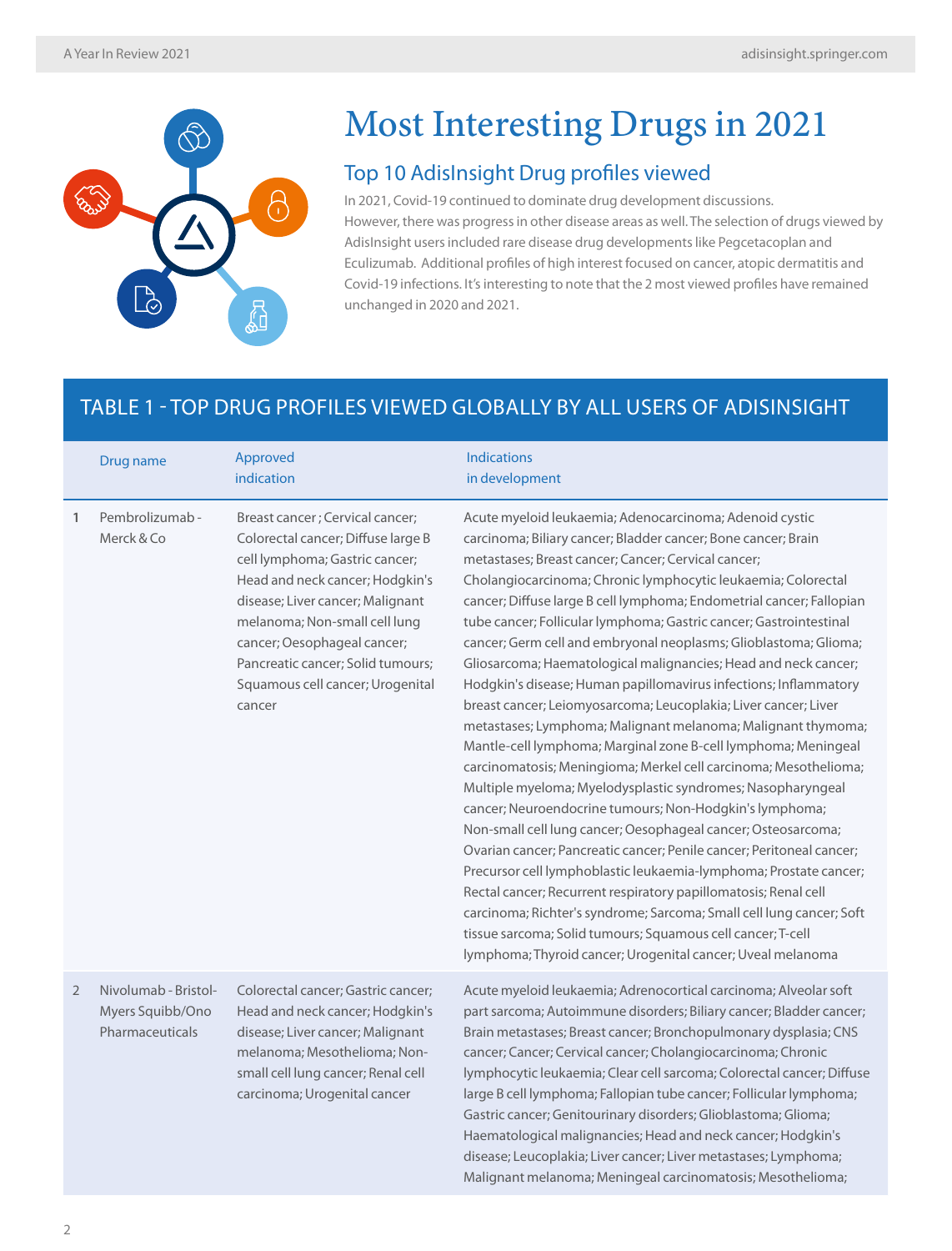|                | Drug name                      | Approved<br>indication                                                                                                          | <b>Indications</b><br>in development                                                                                                                                                                                                                                                                                                                                                                                                                                                                                                                                                                                                                                                                                                                                                                                                                                                                                                                                                                          |
|----------------|--------------------------------|---------------------------------------------------------------------------------------------------------------------------------|---------------------------------------------------------------------------------------------------------------------------------------------------------------------------------------------------------------------------------------------------------------------------------------------------------------------------------------------------------------------------------------------------------------------------------------------------------------------------------------------------------------------------------------------------------------------------------------------------------------------------------------------------------------------------------------------------------------------------------------------------------------------------------------------------------------------------------------------------------------------------------------------------------------------------------------------------------------------------------------------------------------|
| $\overline{2}$ |                                |                                                                                                                                 | Multiple myeloma; Myelodysplastic syndromes; Nasopharyngeal<br>cancer; Neurofibromatosis 1; Non-Hodgkin's lymphoma; Non-small<br>cell lung cancer; Oesophageal cancer; Ovarian cancer; Pancreatic<br>cancer; Penile cancer; Peripheral T-cell lymphoma; Peritoneal cancer;<br>Plexiform neurofibroma; Prostate cancer; Rectal cancer; Renal cell<br>carcinoma; Small cell lung cancer; Soft tissue sarcoma; Solid tumours;<br>Squamous cell cancer; Testicular cancer; Thyroid cancer; Urogenital<br>cancer; Uterine cancer; Uveal melanoma                                                                                                                                                                                                                                                                                                                                                                                                                                                                   |
| 3              | Atezolizumab -<br>Genentech    | Breast cancer; Liver cancer;<br>Malignant melanoma; Non-small<br>cell lung cancer; Small cell lung<br>cancer; Urogenital cancer | Acute myeloid leukaemia; Adrenocortical carcinoma; Anal cancer;<br>Biliary cancer; Bladder cancer; Brain metastases; Breast cancer;<br>Cervical cancer; Chronic lymphocytic leukaemia; Colorectal cancer;<br>Cutaneous T-cell lymphoma; Diffuse large B cell lymphoma;<br>Endometrial cancer; Fallopian tube cancer; Follicular lymphoma;<br>Gastric cancer; Glioblastoma; Gynaecological cancer; Haematological<br>malignancies; Head and neck cancer; Liver cancer; Malignant<br>melanoma; Malignant thymoma; Mantle-cell lymphoma; Marginal<br>zone B-cell lymphoma; Mesothelioma; Multiple myeloma;<br>Neuroendocrine tumours; Non-Hodgkin's lymphoma; Non-small cell<br>lung cancer; Oesophageal cancer; Ovarian cancer; Pancreatic cancer;<br>Peritoneal cancer; Phaeochromocytoma; Prostate cancer; Renal cell<br>carcinoma; Small cell lung cancer; Soft tissue sarcoma; Solid tumours;<br>Squamous cell cancer; Thyroid cancer; Urogenital cancer;<br>Waldenstrom's macroglobulinaemia               |
| 4              | Dupilumab-<br>Regeneron/Sanofi | Non-small cell lung cancer; Small<br>cell lung cancer                                                                           | Acute myeloid leukaemia; Biliary cancer; Bladder cancer; Brain<br>metastases; Breast cancer; Cervical cancer; Cholangiocarcinoma;<br>Chronic lymphocytic leukaemia; Colorectal cancer; Cutaneous T-cell<br>lymphoma; Diffuse large B cell lymphoma; Endometrial cancer;<br>Fallopian tube cancer; Gallbladder cancer; Gastric cancer;<br>Gastrointestinal cancer; Germ cell and embryonal neoplasms;<br>Glioblastoma; Haematological malignancies; Head and neck cancer;<br>Liver cancer; Lung cancer; Lymphoma; Malignant melanoma;<br>Mesothelioma; Multiple myeloma; Myelodysplastic syndromes;<br>Neuroendocrine tumours; Non-Hodgkin's lymphoma; Non-small cell<br>lung cancer; Oesophageal cancer; Oropharyngeal cancer; Ovarian<br>cancer; Pancreatic cancer; Peripheral T-cell lymphoma; Peritoneal<br>cancer; Prostate cancer; Renal cancer; Renal cell carcinoma; Sarcoma;<br>Small cell lung cancer; Soft tissue sarcoma; Solid tumours; Urogenital<br>cancer; Uterine cancer; Vulvovaginal cancer |
| 5              | Dupilumab-<br>Regeneron/Sanofi | Asthma; Atopic dermatitis; Nasal<br>polyps                                                                                      | Asthma; Atopic dermatitis; Bullous pemphigoid; Chronic obstructive<br>pulmonary disease; Chronic urticaria; Eosinophilic gastroenteritis;<br>Eosinophilic oesophagitis; Milk hypersensitivity; Nasal polyps; Peanut<br>hypersensitivity; Prostate cancer; Prurigo nodularis; Pruritus;                                                                                                                                                                                                                                                                                                                                                                                                                                                                                                                                                                                                                                                                                                                        |

Rhinosinusitis; Urticaria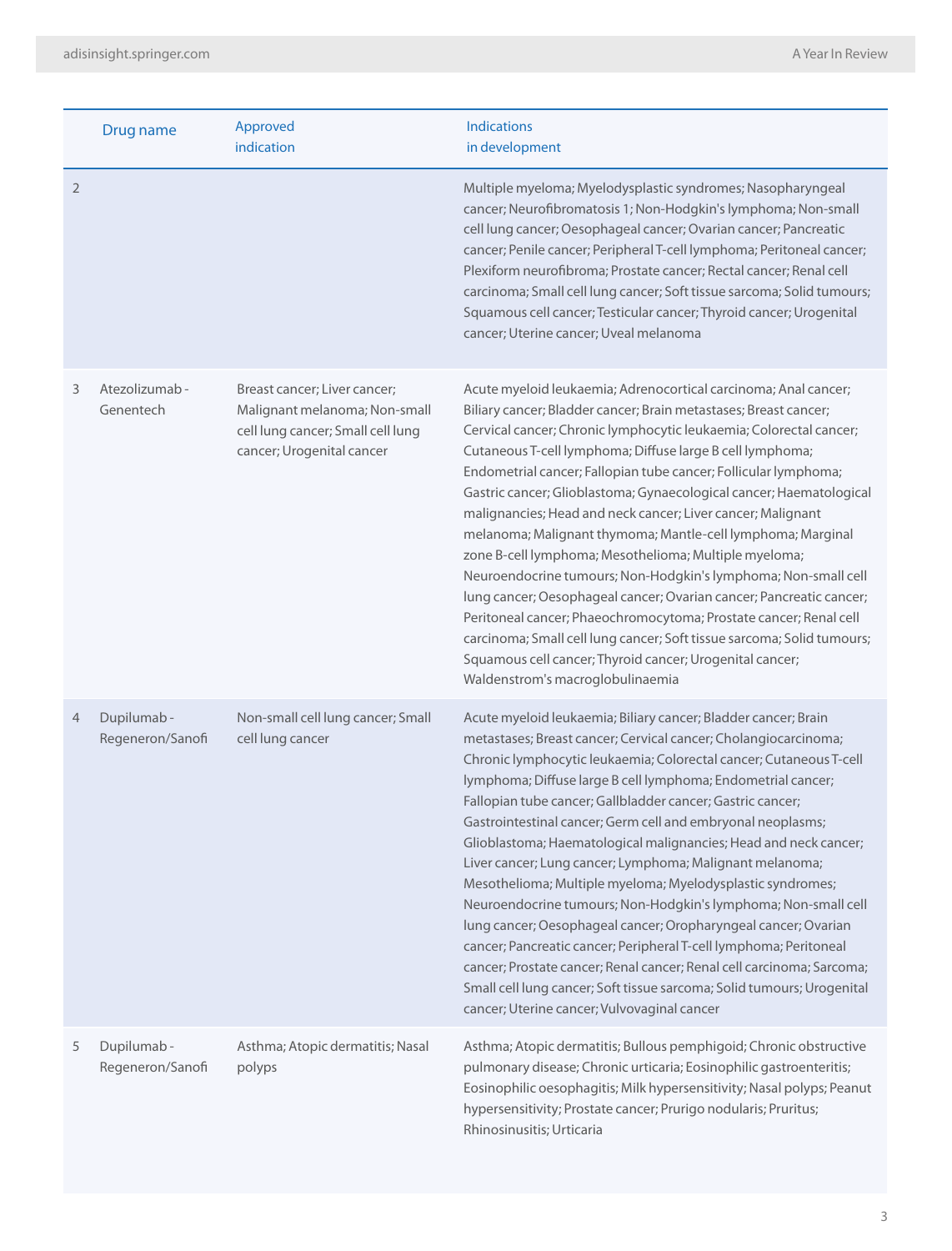|    | Drug name                                                                     | Approved<br>indication                                                                                              | <b>Indications</b><br>in development                                                                                                                                                                                                                                                                                                                                                                                                                                                                                                                                                                                                                                                         |
|----|-------------------------------------------------------------------------------|---------------------------------------------------------------------------------------------------------------------|----------------------------------------------------------------------------------------------------------------------------------------------------------------------------------------------------------------------------------------------------------------------------------------------------------------------------------------------------------------------------------------------------------------------------------------------------------------------------------------------------------------------------------------------------------------------------------------------------------------------------------------------------------------------------------------------|
| 6  | Ruxolitinib - Incyte<br>Corporation/Novartis                                  | Atopic dermatitis; Graft-versus-<br>host disease; Myelofibrosis;<br>Polycythaemia vera                              | Acute myeloid leukaemia; Alopecia areata; Atopic dermatitis; Breast<br>cancer; Breast disorders; Bronchiolitis obliterans; COVID-19<br>pneumonia; Cachexia; Chronic lymphocytic leukaemia; Chronic<br>myeloid leukaemia; Chronic myelomonocytic leukaemia; Cytokine<br>release syndrome; Essential thrombocythaemia; Graft-versus-host<br>disease; Haematological malignancies; Head and neck cancer;<br>Hodgkin's disease; Multiple myeloma; Myelodysplastic syndromes;<br>Myelofibrosis; Polycythaemia vera; Precursor cell lymphoblastic<br>leukaemia-lymphoma; SARS-CoV-2 acute respiratory disease;<br>Thalassaemia; Vitiligo                                                           |
| 7  | Eculizumab - Alexion<br>AstraZencea Rare<br><b>Disease</b>                    | Haemolytic uraemic syndrome;<br>Myasthenia gravis; Neuromyelitis<br>optica; Paroxysmal nocturnal<br>haemoglobinuria | Antiphospholipid syndrome; Delayed graft function; Guillain-Barre<br>syndrome; Heart transplant rejection; Myasthenia gravis;<br>Neuromyelitis optica; Paroxysmal nocturnal haemoglobinuria;<br>Preeclampsia; Renal transplant rejection                                                                                                                                                                                                                                                                                                                                                                                                                                                     |
| 8  | Venetoclax - AbbVie/<br>Genentech                                             | Chronic lymphocytic leukaemia                                                                                       | Acute myeloid leukaemia; B-cell lymphoma; Blastic plasmacytoid<br>dendritic cell neoplasm; Breast cancer; Cancer; Chronic lymphocytic<br>leukaemia; Chronic myelomonocytic leukaemia; Diffuse large B cell<br>lymphoma; Follicular lymphoma; Mantle-cell lymphoma; Marginal<br>zone B-cell lymphoma; Multiple myeloma; Myelodysplastic<br>syndromes; Non-Hodgkin's lymphoma; Non-small cell lung cancer;<br>Precursor cell lymphoblastic leukaemia-lymphoma; Prostate cancer;<br>Small cell lung cancer; T-cell prolymphocytic leukaemia;<br>Waldenstrom's macroglobulinaemia                                                                                                                |
| 9  | Pegcetacoplan -<br>Apellis<br>Pharmaceuticals/<br>Swedish Orphan<br>Biovitrum | Paroxysmal nocturnal<br>haemoglobinuria                                                                             | Age-related macular degeneration; Amyotrophic lateral sclerosis;<br>Autoimmune haemolytic anaemia; Glomerulonephritis; IgA<br>nephropathy; Lupus nephritis; Membranous glomerulonephritis;<br>Paroxysmal nocturnal haemoglobinuria; Thrombotic<br>microangiopathy; Wet age-related macular degeneration                                                                                                                                                                                                                                                                                                                                                                                      |
| 10 | Selinexor-<br>Karyopharm<br>Therapeutics                                      | Diffuse large B cell lymphoma;<br>Multiple myeloma                                                                  | Acute myeloid leukaemia; B-cell lymphoma; Breast cancer; COVID<br>2019 infections; Cervical cancer; Chronic lymphocytic leukaemia;<br>Colorectal cancer; Diffuse large B cell lymphoma; Endometrial cancer;<br>Extranodal NK-T-cell lymphoma; Gastrointestinal stromal tumours;<br>Glioblastoma; Glioma; Liposarcoma; Malignant melanoma; Multiple<br>myeloma; Myelodysplastic syndromes; Myelofibrosis;<br>Neuroendocrine tumours; Non-Hodgkin's lymphoma; Non-small cell<br>lung cancer; Osteosarcoma; Ovarian cancer; Peripheral T-cell<br>Iymphoma; Precursor cell lymphoblastic leukaemia-lymphoma;<br>Sepsis; Soft tissue sarcoma; Solid tumours; Thymic epithelial tumour;<br>Thymoma |
|    |                                                                               |                                                                                                                     |                                                                                                                                                                                                                                                                                                                                                                                                                                                                                                                                                                                                                                                                                              |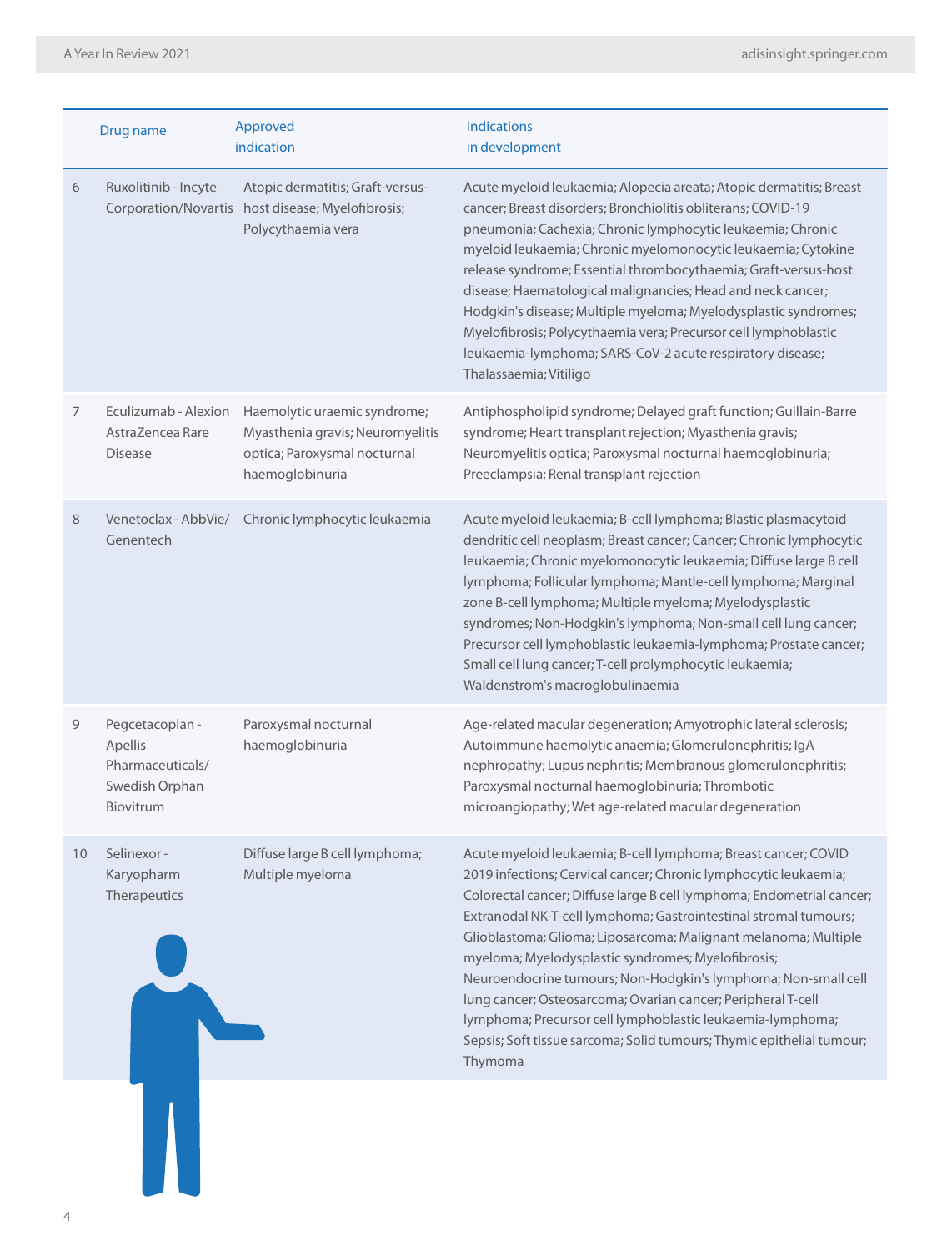**Overview** 

#### Overview of 2021 drug launches\*\*

In 2021, there were a total of 107 compounds that were approved for the first time. The majority of the compounds are indicated for cancer, kidney disorders, rheumatoid arthritis, and pain.

*\*\*Detailed information about the drugs that were first approved during the course of 2021 can be found in Table 2 at the end of this document. [Table 2]*

#### Summary of drug development programme failures

In 2021, 1,770 drug development profiles turned to 'inactive', while 1,277 saw a development line, e.g. an indication, being suspended while the relevant drug development programme remained active.

The leading area in terms of suspended and inactive programmes was cancer (which was also leading this chart in 2020), followed by neurological disorders, immunological disorders, haematological diseases, infections in the top 5. We observe here that the broad categories in this analysis are the same that were seen in 2020 but their relevant positions have shifted.

#### **DISCONTINUED** DRUG **1,770** were DEVELOPMENT PROFILES



*This pie chart captures top 10 results.*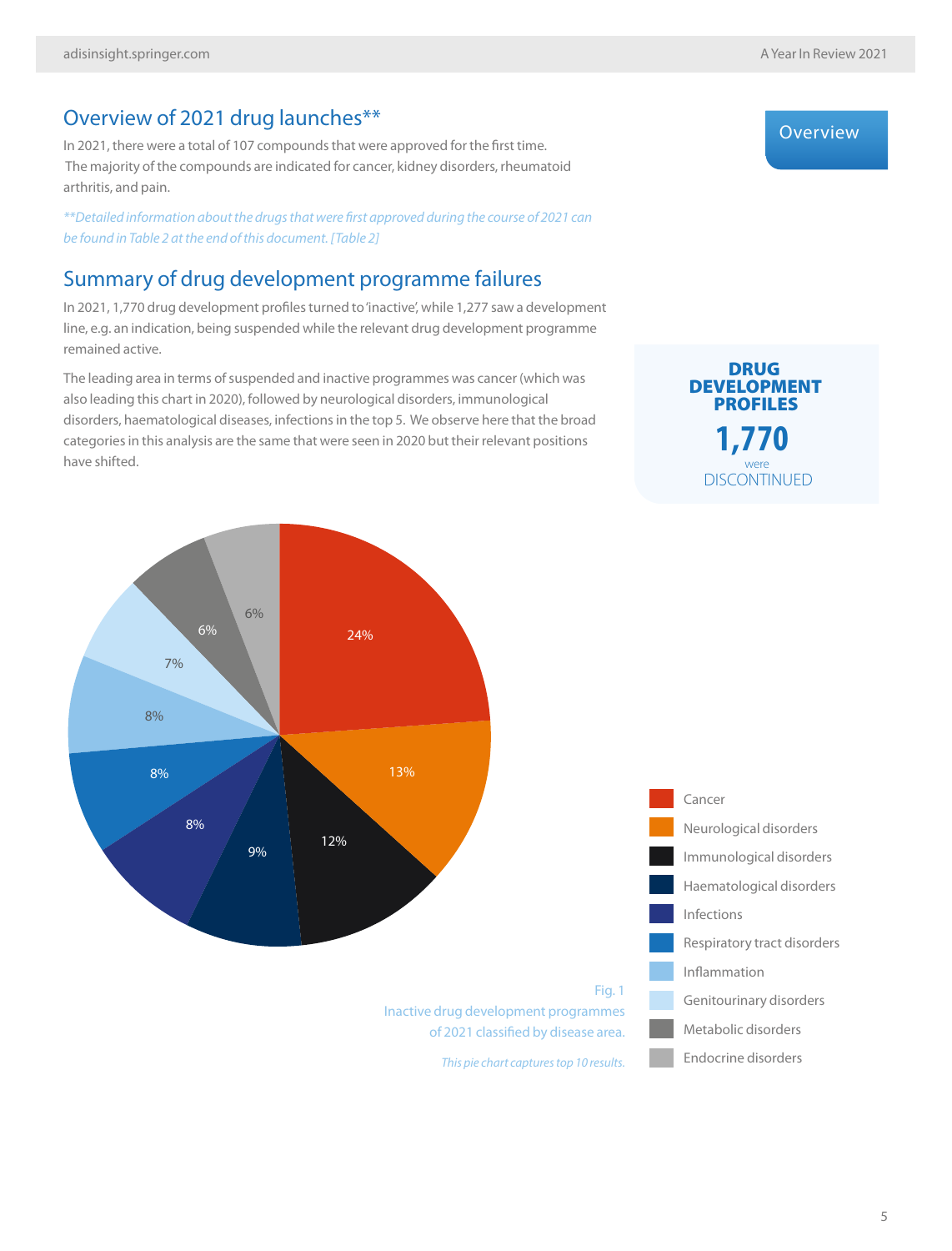

## Important research trends in 2021

#### Trials released by therapy area

More than 14,200 new trial records were added to AdisInsight in 2021. An analysis by disease area shows Tumors as the main area of focus, followed by Immunological disorders, Infections, which includes clinical development in coronavirus infections, Neurological disorders, and Respiratory tract disorders round out the top 5 categories.

12%



Fig. 2 Figure represents top 10 indications with most newly released trials in 2021.

#### Trial activity by region

Out of the more than 14,000 new trial records released to AdisInsight in 2021, a significant proportion of these were carried out in North America and Asia-Pacific, with the USA, China and Japan being prime locations, followed by Europe with Italy, Spain, UK, Germany and France, all showing comparable number of trials of around 800 each.